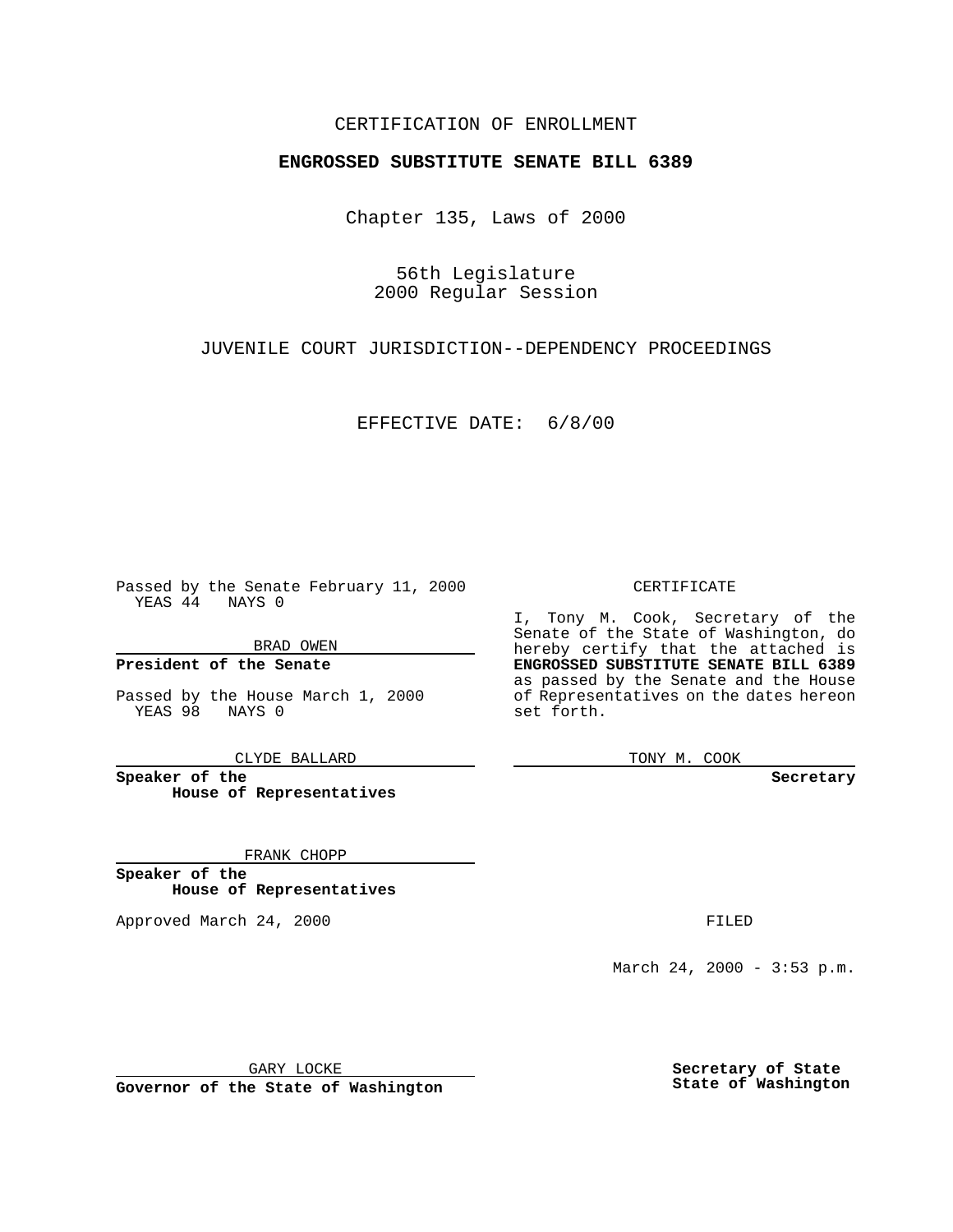## **ENGROSSED SUBSTITUTE SENATE BILL 6389** \_\_\_\_\_\_\_\_\_\_\_\_\_\_\_\_\_\_\_\_\_\_\_\_\_\_\_\_\_\_\_\_\_\_\_\_\_\_\_\_\_\_\_\_\_\_\_

\_\_\_\_\_\_\_\_\_\_\_\_\_\_\_\_\_\_\_\_\_\_\_\_\_\_\_\_\_\_\_\_\_\_\_\_\_\_\_\_\_\_\_\_\_\_\_

Passed Legislature - 2000 Regular Session

#### **State of Washington 56th Legislature 2000 Regular Session**

**By** Senate Committee on Human Services & Corrections (originally sponsored by Senators Stevens, Hargrove and Long)

Read first time 02/04/2000.

 AN ACT Relating to court jurisdiction over permanency planning matters in dependency proceedings; amending RCW 26.10.030 and 13.34.145; reenacting and amending RCW 13.04.030; and adding a new section to chapter 13.34 RCW.

BE IT ENACTED BY THE LEGISLATURE OF THE STATE OF WASHINGTON:

 NEW SECTION. **Sec. 1.** A new section is added to chapter 13.34 RCW to read as follows:

 (1) The court hearing the dependency petition may hear and determine issues related to chapter 26.10 RCW in a dependency proceeding as necessary to facilitate a permanency plan for the child or children as part of the dependency disposition order or a dependency review order or as otherwise necessary to implement a permanency plan of care for a child. The parents, guardians, or legal custodian of the child must agree, subject to court approval, to establish a permanent custody order. This agreed order may have the concurrence of the other parties to the dependency including the supervising agency, the guardian ad litem of the child, and the child if age twelve or older, and must also be in the best interests of the child. If the petitioner for a custody order under chapter 26.10 RCW is not a party to the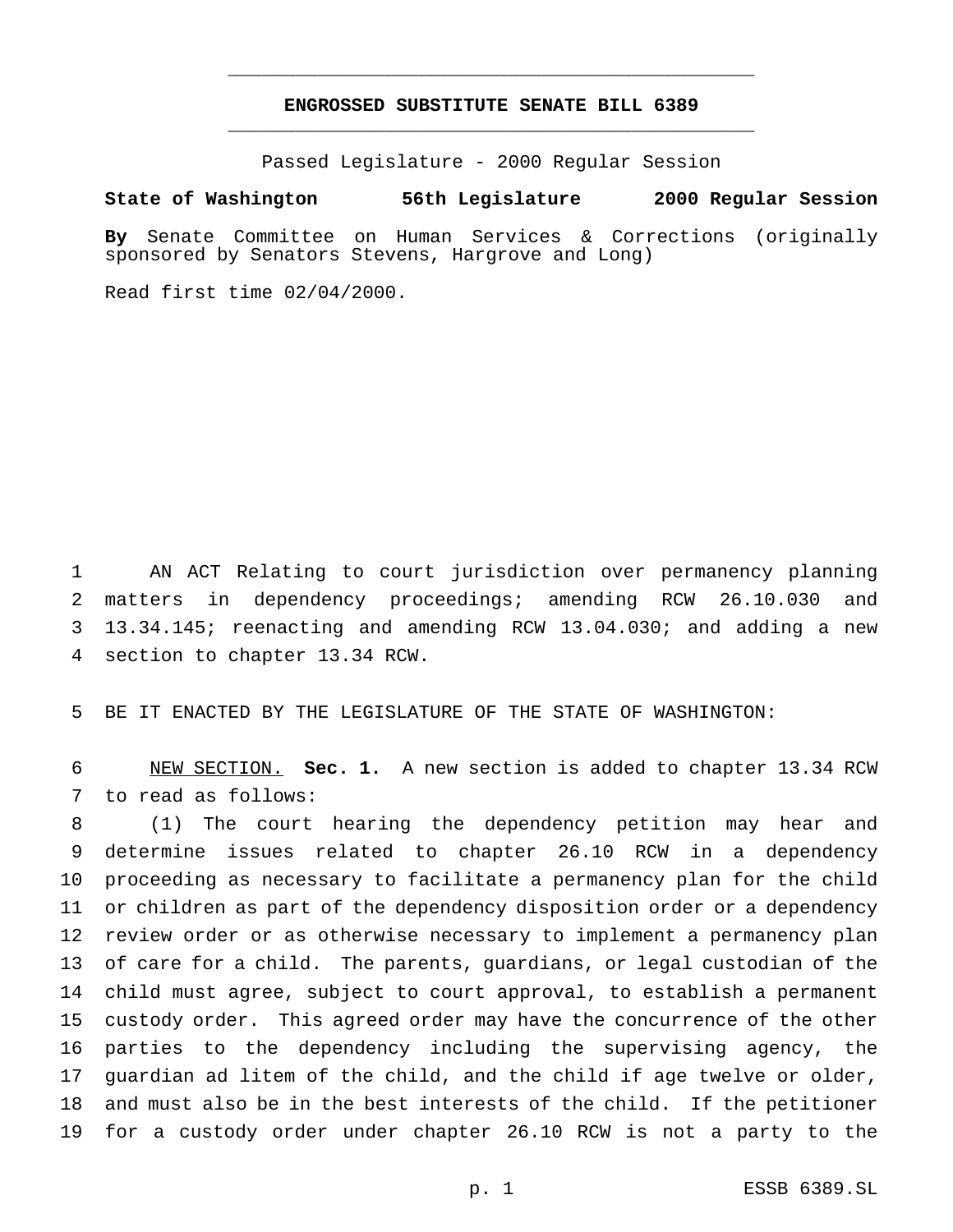dependency proceeding, he or she must agree on the record or by the filing of a declaration to the entry of a custody order. Once an order is entered under chapter 26.10 RCW, and the dependency petition dismissed, the department shall not continue to supervise the placement.

 (2) Any court order determining issues under chapter 26.10 RCW is subject to modification upon the same showing and standards as a court order determining Title 26 RCW issues.

 (3) Any order entered in the dependency court establishing or modifying a permanent legal custody order under chapter 26.10 RCW shall also be filed in the chapter 26.10 RCW action by the prevailing party. Once filed, any order establishing or modifying permanent legal custody shall survive dismissal of the dependency proceeding.

 **Sec. 2.** RCW 13.04.030 and 1997 c 386 s 17, 1997 c 341 s 3, and 1997 c 338 s 7 are each reenacted and amended to read as follows:

 (1) Except as provided in this section, the juvenile courts in this state shall have exclusive original jurisdiction over all proceedings: (a) Under the interstate compact on placement of children as provided in chapter 26.34 RCW;

 (b) Relating to children alleged or found to be dependent as provided in chapter 26.44 RCW and in RCW 13.34.030 through 13.34.170; (c) Relating to the termination of a parent and child relationship as provided in RCW 13.34.180 through 13.34.210;

 (d) To approve or disapprove out-of-home placement as provided in RCW 13.32A.170;

 (e) Relating to juveniles alleged or found to have committed offenses, traffic or civil infractions, or violations as provided in RCW 13.40.020 through 13.40.230, unless:

 (i) The juvenile court transfers jurisdiction of a particular juvenile to adult criminal court pursuant to RCW 13.40.110;

 (ii) The statute of limitations applicable to adult prosecution for the offense, traffic or civil infraction, or violation has expired;

 (iii) The alleged offense or infraction is a traffic, fish, boating, or game offense, or traffic or civil infraction committed by a juvenile sixteen years of age or older and would, if committed by an adult, be tried or heard in a court of limited jurisdiction, in which instance the appropriate court of limited jurisdiction shall have jurisdiction over the alleged offense or infraction, and no guardian ad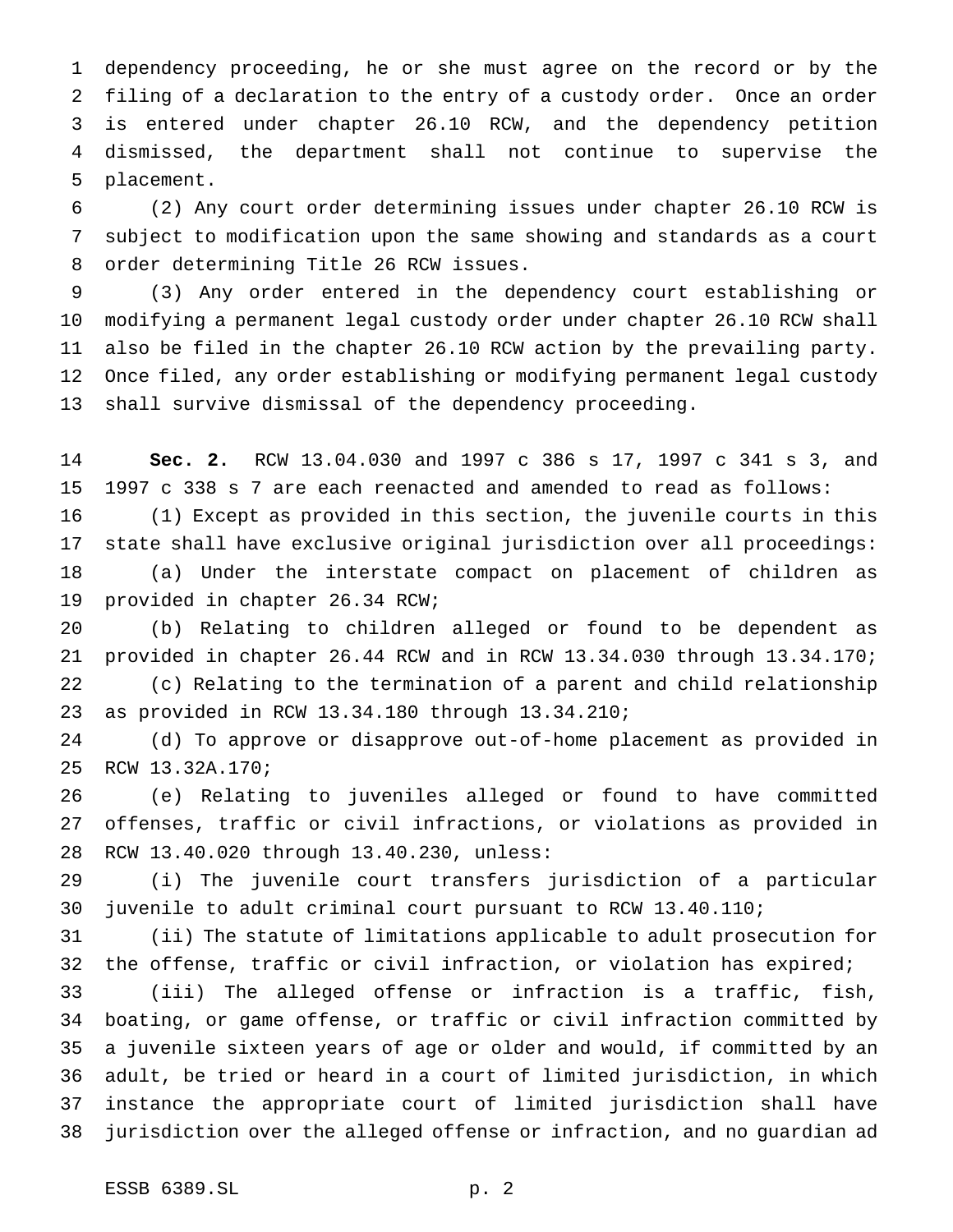litem is required in any such proceeding due to the juvenile's age: PROVIDED, That if such an alleged offense or infraction and an alleged offense or infraction subject to juvenile court jurisdiction arise out of the same event or incident, the juvenile court may have jurisdiction of both matters: PROVIDED FURTHER, That the jurisdiction under this subsection does not constitute "transfer" or a "decline" for purposes of RCW 13.40.110(1) or (e)(i) of this subsection: PROVIDED FURTHER, That courts of limited jurisdiction which confine juveniles for an alleged offense or infraction may place juveniles in juvenile detention facilities under an agreement with the officials responsible for the administration of the juvenile detention facility in RCW 13.04.035 and 13.20.060;

 (iv) The alleged offense is a traffic or civil infraction, a violation of compulsory school attendance provisions under chapter 28A.225 RCW, or a misdemeanor, and a court of limited jurisdiction has assumed concurrent jurisdiction over those offenses as provided in RCW 13.04.0301; or

 (v) The juvenile is sixteen or seventeen years old and the alleged offense is:

(A) A serious violent offense as defined in RCW 9.94A.030;

 (B) A violent offense as defined in RCW 9.94A.030 and the juvenile has a criminal history consisting of: (I) One or more prior serious violent offenses; (II) two or more prior violent offenses; or (III) three or more of any combination of the following offenses: Any class A felony, any class B felony, vehicular assault, or manslaughter in the second degree, all of which must have been committed after the 27 juvenile's thirteenth birthday and prosecuted separately;

 (C) Robbery in the first degree, rape of a child in the first degree, or drive-by shooting, committed on or after July 1, 1997;

 (D) Burglary in the first degree committed on or after July 1, 1997, and the juvenile has a criminal history consisting of one or more prior felony or misdemeanor offenses; or

 (E) Any violent offense as defined in RCW 9.94A.030 committed on or after July 1, 1997, and the juvenile is alleged to have been armed with a firearm.

 In such a case the adult criminal court shall have exclusive original jurisdiction.

 If the juvenile challenges the state's determination of the juvenile's criminal history under (e)(v) of this subsection, the state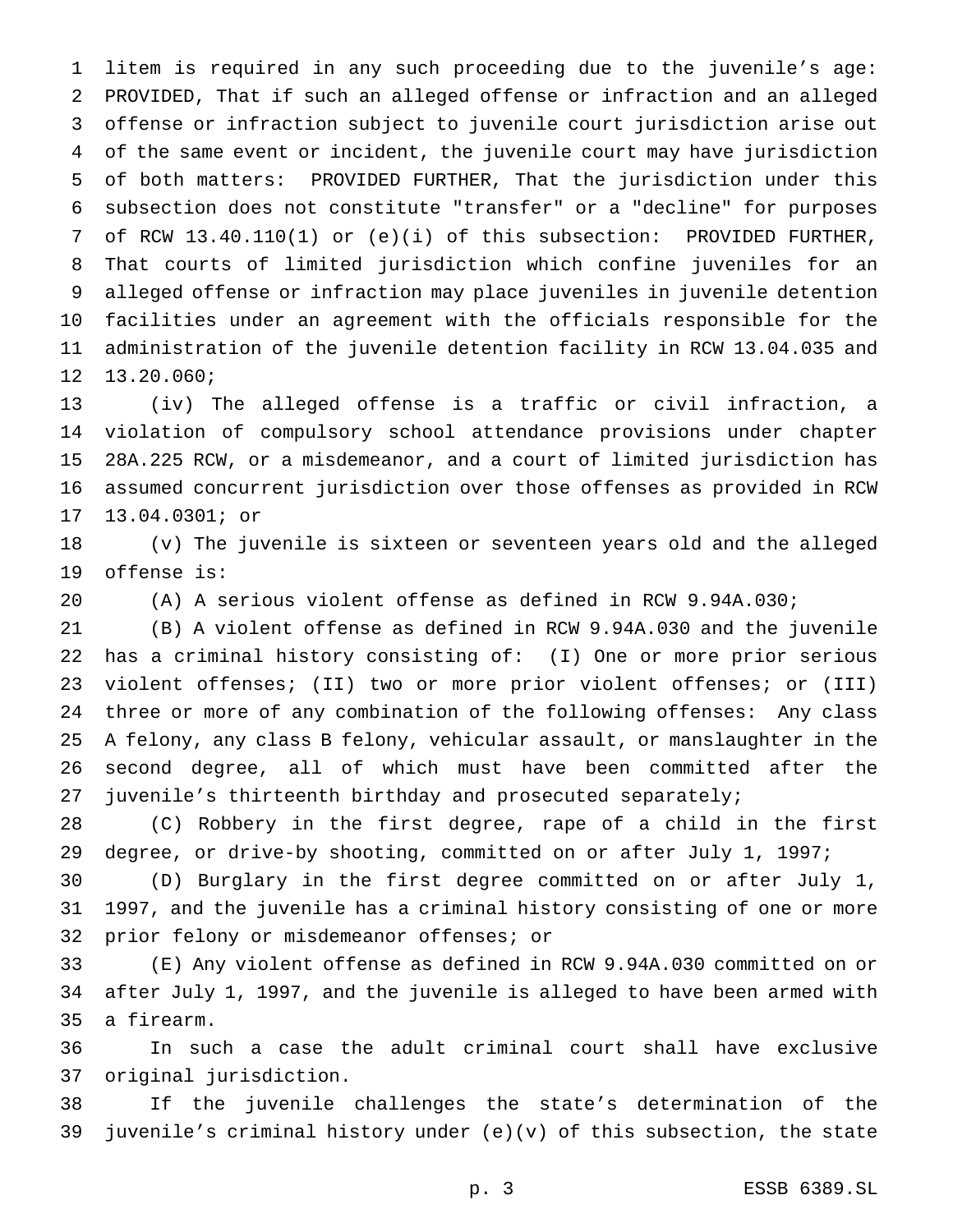may establish the offender's criminal history by a preponderance of the evidence. If the criminal history consists of adjudications entered upon a plea of guilty, the state shall not bear a burden of establishing the knowing and voluntariness of the plea;

 (f) Under the interstate compact on juveniles as provided in chapter 13.24 RCW;

 (g) Relating to termination of a diversion agreement under RCW 13.40.080, including a proceeding in which the divertee has attained eighteen years of age;

 (h) Relating to court validation of a voluntary consent to an out- of-home placement under chapter 13.34 RCW, by the parent or Indian custodian of an Indian child, except if the parent or Indian custodian and child are residents of or domiciled within the boundaries of a federally recognized Indian reservation over which the tribe exercises exclusive jurisdiction;

 (i) Relating to petitions to compel disclosure of information filed by the department of social and health services pursuant to RCW 74.13.042; and

 (j) Relating to judicial determinations and permanency planning hearings involving developmentally disabled children who have been placed in out-of-home care pursuant to a voluntary placement agreement between the child's parent, guardian, or legal custodian and the department of social and health services.

 (2) The family court shall have concurrent original jurisdiction with the juvenile court over all proceedings under this section if the superior court judges of a county authorize concurrent jurisdiction as provided in RCW 26.12.010.

 (3) The juvenile court shall have concurrent original jurisdiction 29 with the family court over child custody proceedings under chapter 26.10 RCW as provided for in section 1 of this act.

 (4) A juvenile subject to adult superior court jurisdiction under 32 subsection  $(1)(e)(i)$  through  $(v)$  of this section, who is detained pending trial, may be detained in a detention facility as defined in RCW 13.40.020 pending sentencing or a dismissal.

 **Sec. 3.** RCW 26.10.030 and 1998 c 130 s 4 are each amended to read as follows:

 (1) Except as authorized for proceedings brought under chapter 13.34 RCW, or chapter 26.50 RCW in district or municipal courts, a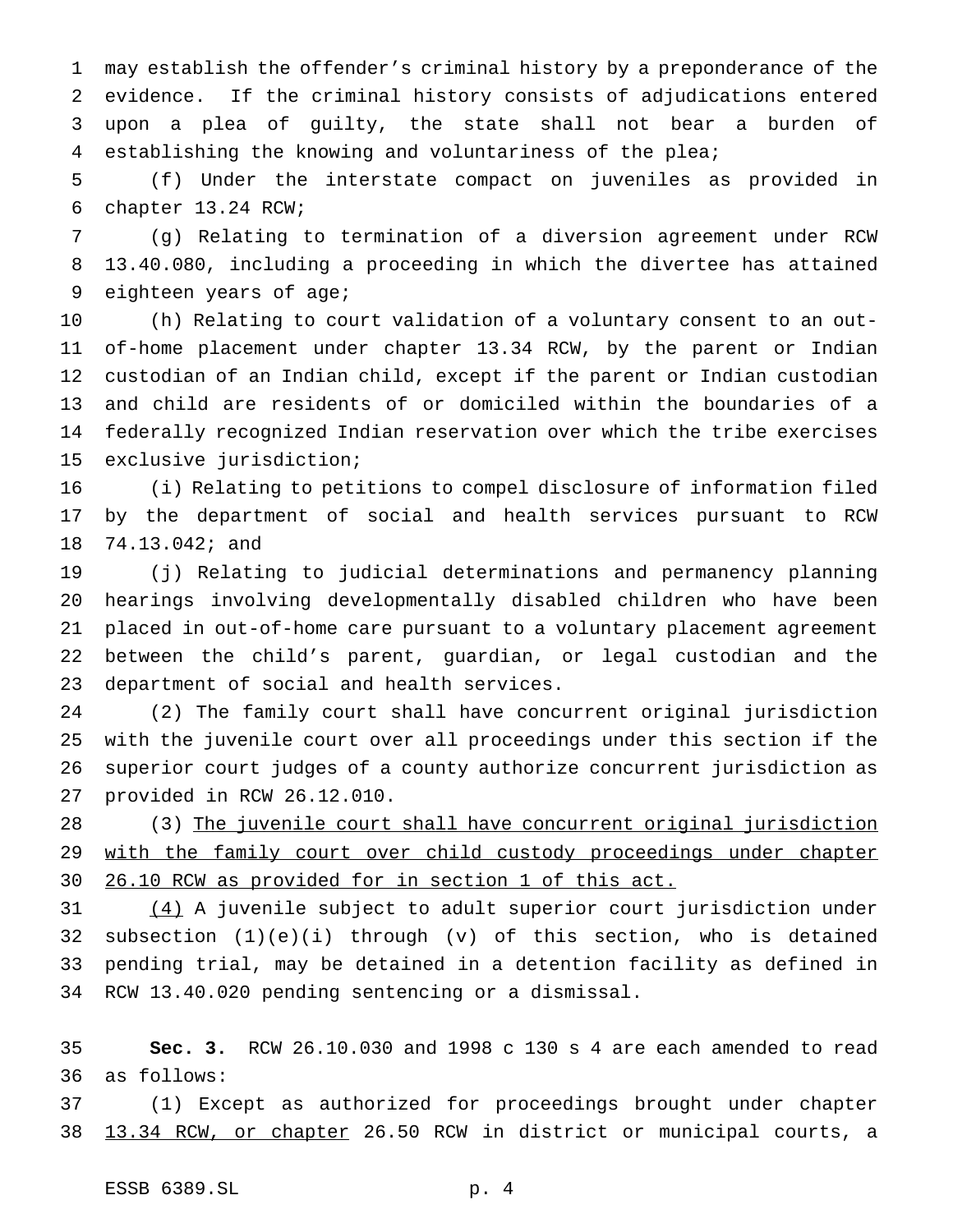child custody proceeding is commenced in the superior court by a person other than a parent, by filing a petition seeking custody of the child in the county where the child is permanently resident or where the child is found, but only if the child is not in the physical custody of one of its parents or if the petitioner alleges that neither parent is a suitable custodian. In proceedings in which the juvenile court has not exercised concurrent jurisdiction and prior to a child custody hearing, the court shall determine if the child is the subject of a pending dependency action.

 (2) Notice of a child custody proceeding shall be given to the child's parent, guardian and custodian, who may appear and be heard and may file a responsive pleading. The court may, upon a showing of good cause, permit the intervention of other interested parties.

 **Sec. 4.** RCW 13.34.145 and 1999 c 267 s 17 are each amended to read as follows:

 (1) A permanency plan shall be developed no later than sixty days from the time the supervising agency assumes responsibility for providing services, including placing the child, or at the time of a hearing under RCW 13.34.130, whichever occurs first. The permanency planning process continues until a permanency planning goal is achieved or dependency is dismissed. The planning process shall include reasonable efforts to return the child to the parent's home.

 (a) Whenever a child is placed in out-of-home care pursuant to RCW 13.34.130, the agency that has custody of the child shall provide the court with a written permanency plan of care directed towards securing a safe, stable, and permanent home for the child as soon as possible. The plan shall identify one of the following outcomes as the primary goal and may also identify additional outcomes as alternative goals: Return of the child to the home of the child's parent, guardian, or legal custodian; adoption; guardianship; permanent legal custody; long- term relative or foster care, until the child is age eighteen, with a written agreement between the parties and the care provider; a responsible living skills program; and independent living, if appropriate and if the child is age sixteen or older and the provisions of subsection (2) of this section are met.

 (b) The identified outcomes and goals of the permanency plan may change over time based upon the circumstances of the particular case.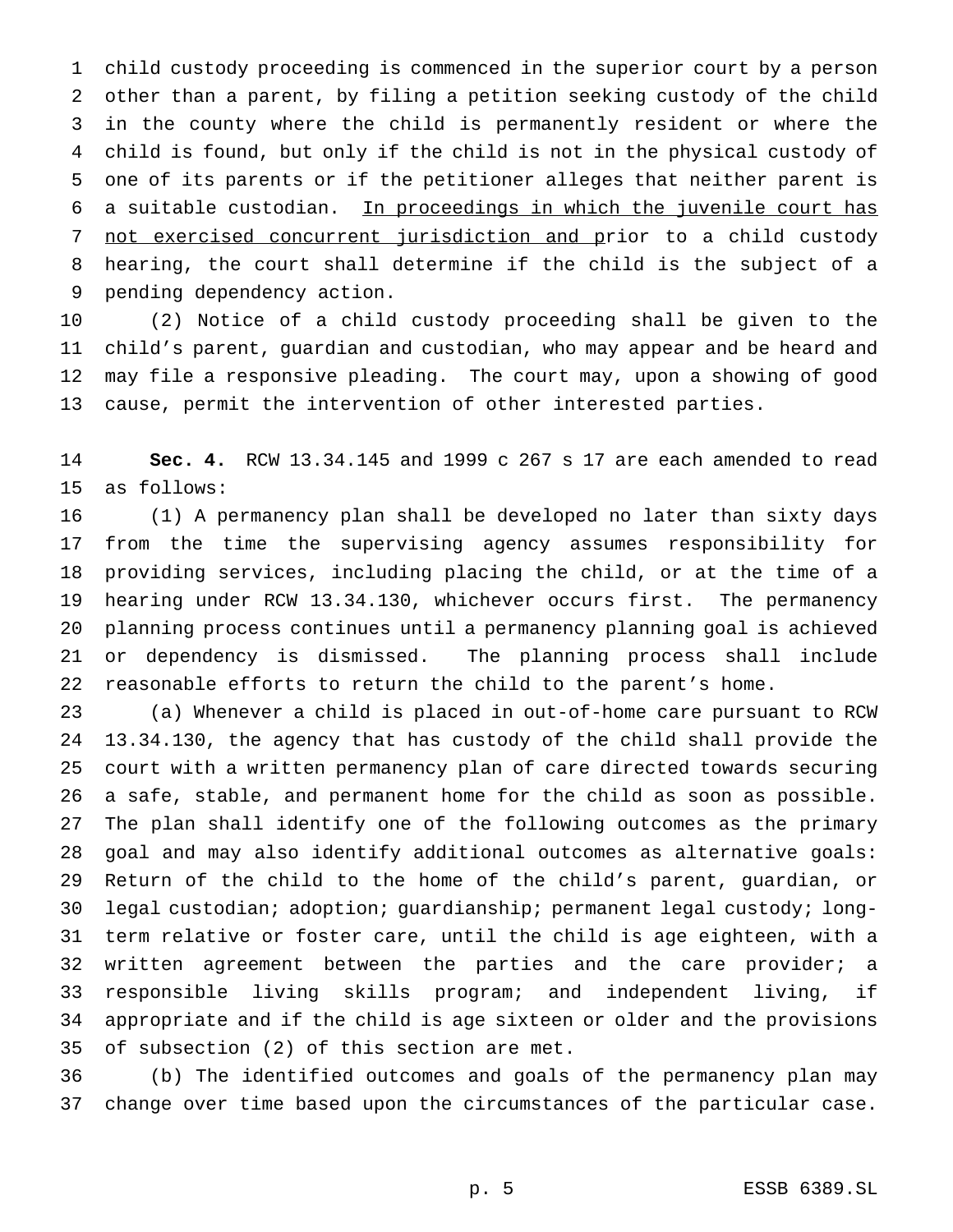(c) Permanency planning goals should be achieved at the earliest possible date, preferably before the child has been in out-of-home care for fifteen months. In cases where parental rights have been terminated, the child is legally free for adoption, and adoption has been identified as the primary permanency planning goal, it shall be a goal to complete the adoption within six months following entry of the termination order.

8 (d) For purposes related to permanency planning:

 (i) "Guardianship" means a dependency guardianship pursuant to this chapter, a legal guardianship pursuant to chapter 11.88 RCW, or equivalent laws of another state or a federally recognized Indian tribe.

 (ii) "Permanent custody order" means a custody order entered pursuant to chapter 26.10 RCW.

 (iii) "Permanent legal custody" means legal custody pursuant to chapter 26.10 RCW or equivalent laws of another state or of a federally recognized Indian tribe.

 (2) Whenever a permanency plan identifies independent living as a goal, the plan shall also specifically identify the services that will be provided to assist the child to make a successful transition from foster care to independent living. Before the court approves independent living as a permanency plan of care, the court shall make a finding that the provision of services to assist the child in making a transition from foster care to independent living will allow the child to manage his or her financial affairs and to manage his or her personal, social, educational, and nonfinancial affairs. The department shall not discharge a child to an independent living situation before the child is eighteen years of age unless the child becomes emancipated pursuant to chapter 13.64 RCW.

 (3) A permanency planning hearing shall be held in all cases where the child has remained in out-of-home care for at least nine months and an adoption decree, guardianship order, or permanent custody order has not previously been entered. The hearing shall take place no later than twelve months following commencement of the current placement episode.

 (4) Whenever a child is removed from the home of a dependency guardian or long-term relative or foster care provider, and the child is not returned to the home of the parent, guardian, or legal custodian but is placed in out-of-home care, a permanency planning hearing shall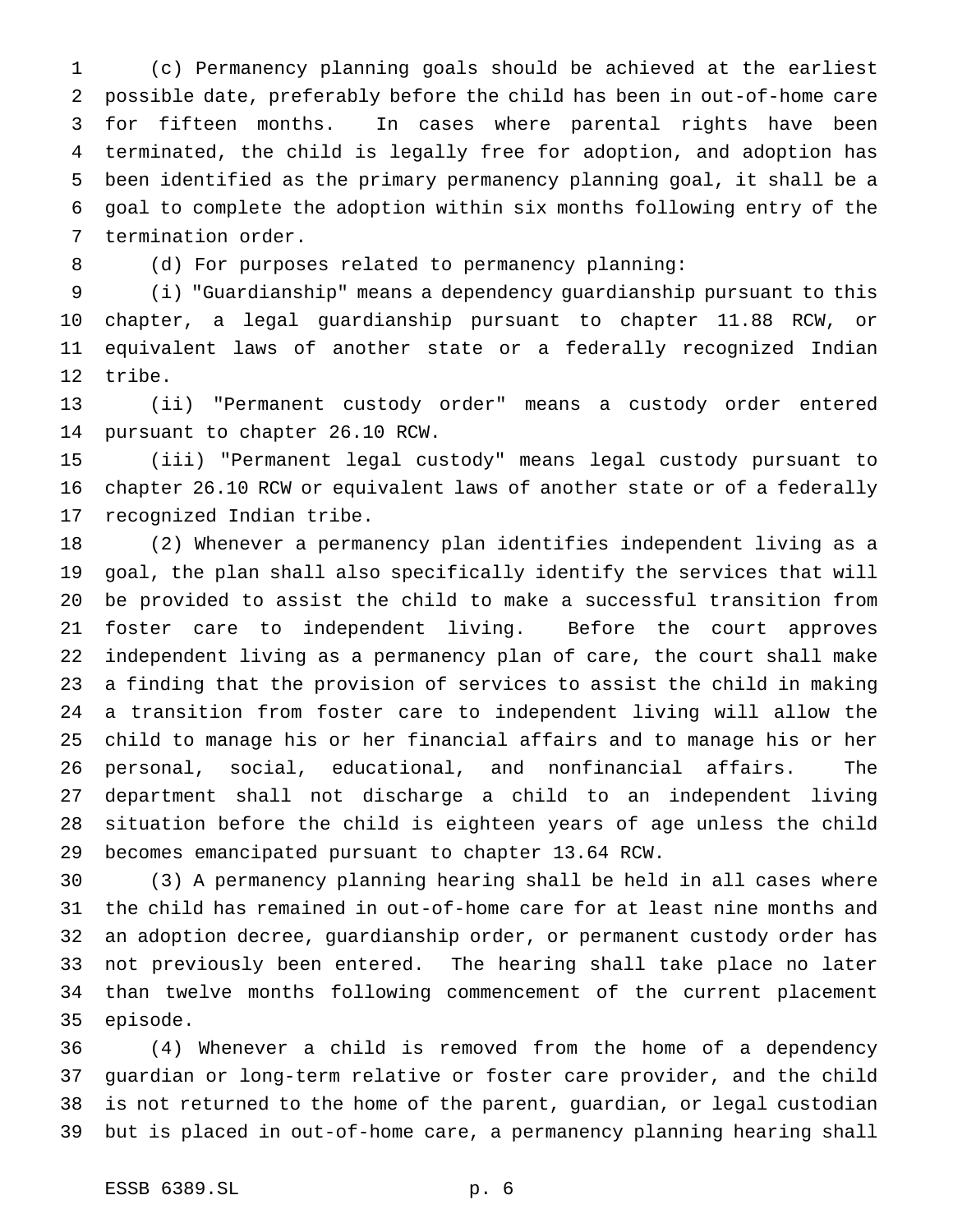take place no later than twelve months, as provided in subsection (3) of this section, following the date of removal unless, prior to the hearing, the child returns to the home of the dependency guardian or long-term care provider, the child is placed in the home of the parent, guardian, or legal custodian, an adoption decree, guardianship order, or permanent custody order is entered, or the dependency is dismissed.

 (5) No later than ten working days prior to the permanency planning hearing, the agency having custody of the child shall submit a written permanency plan to the court and shall mail a copy of the plan to all parties and their legal counsel, if any.

 (6) At the permanency planning hearing, the court shall enter findings as required by RCW 13.34.130(7) and shall review the permanency plan prepared by the agency. If the child has resided in the home of a foster parent or relative for more than six months prior to the permanency planning hearing, the court shall also enter a finding regarding whether the foster parent or relative was informed of the hearing as required in RCW 74.13.280 and 13.34.130(7). If a goal of long-term foster or relative care has been achieved prior to the permanency planning hearing, the court shall review the child's status to determine whether the placement and the plan for the child's care remain appropriate. In cases where the primary permanency planning goal has not yet been achieved, the court shall inquire regarding the reasons why the primary goal has not been achieved and determine what needs to be done to make it possible to achieve the primary goal. In all cases, the court shall:

 (a)(i) Order the permanency plan prepared by the agency to be implemented; or

 (ii) Modify the permanency plan, and order implementation of the modified plan; and

 (b)(i) Order the child returned home only if the court finds that a reason for removal as set forth in RCW 13.34.130 no longer exists; or (ii) Order the child to remain in out-of-home care for a limited specified time period while efforts are made to implement the permanency plan.

 (7) If the court orders the child returned home, casework supervision shall continue for at least six months, at which time a review hearing shall be held pursuant to RCW 13.34.130(7), and the court shall determine the need for continued intervention.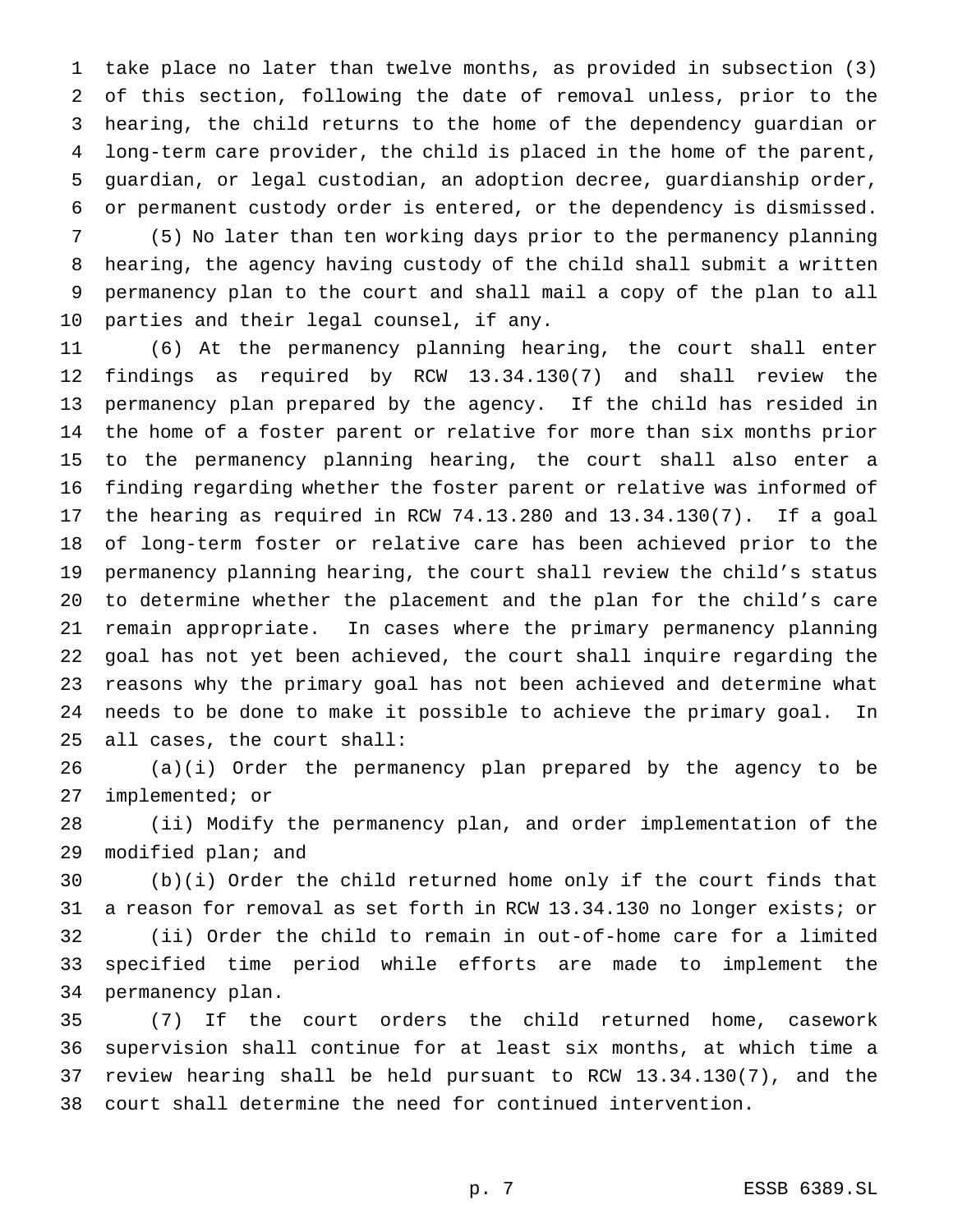1 (8) ((Continued)) The juvenile court ((jurisdiction under this chapter shall not be a barrier to the entry of an order establishing a 3 legal guardianship or)) may hear a petition for permanent legal custody 4 when( $(\tau)$ ) (a) the court has ordered implementation of a permanency plan 5 that includes ((legal guardianship or)) permanent legal custody, and (b) the party pursuing the ((legal guardianship or)) permanent legal custody is the party identified in the permanency plan as the 8 prospective legal ((guardian or)) custodian. During the pendency of such proceeding, juvenile court shall conduct review hearings and further permanency planning hearings as provided in this chapter. At the conclusion of the legal guardianship or permanent legal custody proceeding, a juvenile court hearing shall be held for the purpose of determining whether dependency should be dismissed. If a guardianship or permanent custody order has been entered, the dependency shall be dismissed.

 (9) Continued juvenile court jurisdiction under this chapter shall 17 not be a barrier to the entry of an order establishing a legal guardianship or permanent legal custody when the requirements of 19 subsection (8) of this section are met.

 (10) Following the first permanency planning hearing, the court shall hold a further permanency planning hearing in accordance with this section at least once every twelve months until a permanency planning goal is achieved or the dependency is dismissed, whichever occurs first.

 $((+10))$   $(11)$  Except as otherwise provided in RCW 13.34.235, the status of all dependent children shall continue to be reviewed by the court at least once every six months, in accordance with RCW 13.34.130(7), until the dependency is dismissed. Prior to the second permanency planning hearing, the agency that has custody of the child shall consider whether to file a petition for termination of parental rights.

 $((+11))$   $(12)$  Nothing in this chapter may be construed to limit the ability of the agency that has custody of the child to file a petition for termination of parental rights or a guardianship petition at any time following the establishment of dependency. Upon the filing of such a petition, a fact-finding hearing shall be scheduled and held in accordance with this chapter unless the agency requests dismissal of the petition prior to the hearing or unless the parties enter an agreed